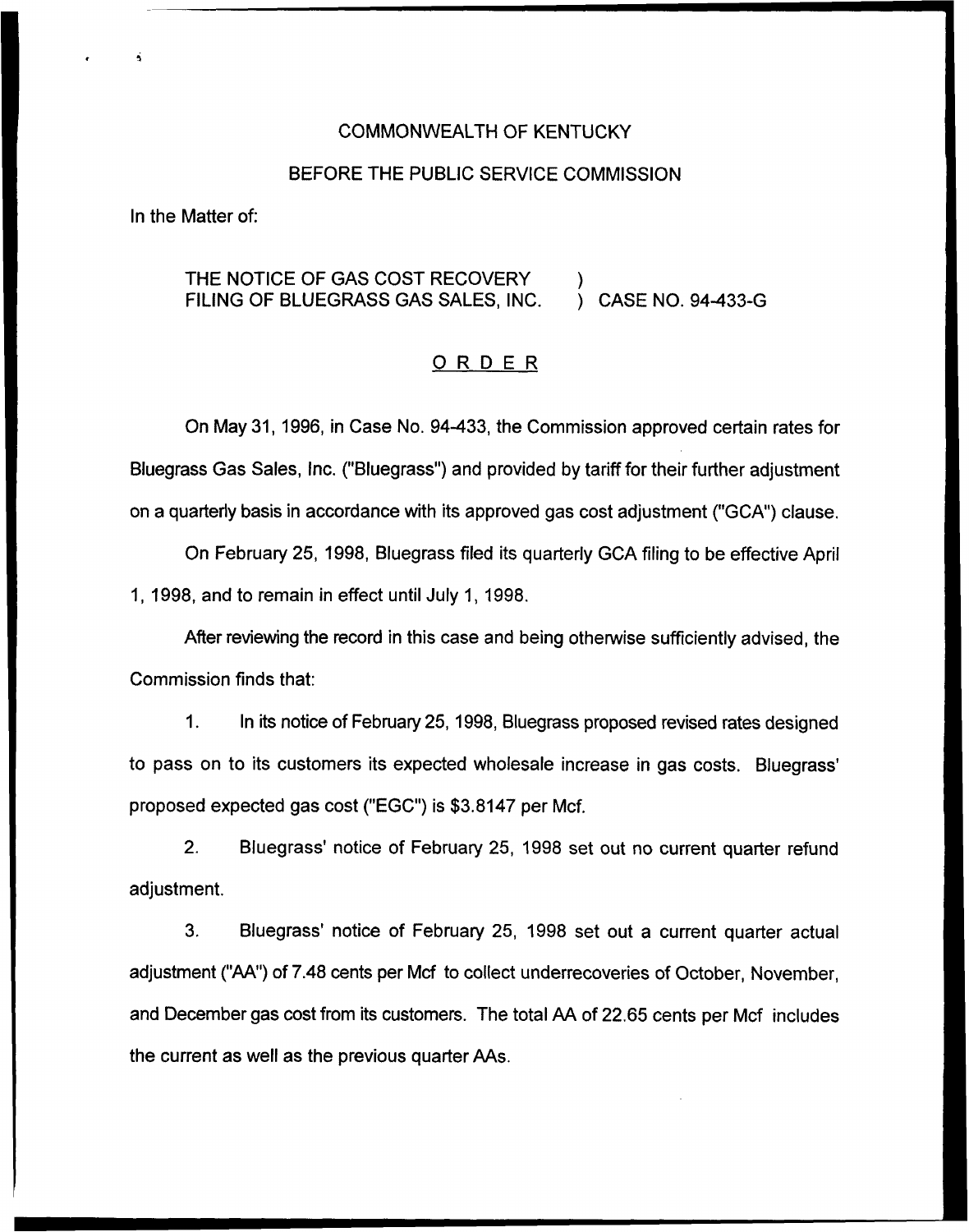4. Bluegrass' notice of February 25, 1998 set out a balance adjustment ("BA") of (1.44) cents per Mcf to reconcile an over-recovery from expired AAs. Bluegrass had filed to reconcile two AAs; for this filing, however, the BA should reflect only a reconciliation of the AA which expired December 31, 1997. Including only this expired AA in the balance adjustment for the reporting period results in a current BA of (.52) cent per Mcf, which is also the total BA.

5. Bluegrass' GCR is \$4.0360 per Mcf, 12.12 cents per Mcf more than the previously authorized rate.

6. Bluegrass' adjustment in rates contained in the Appendix to this Order is fair, just, and reasonable, in the public interest, and should be approved for service rendered on and after April 1, 1998.

IT IS THEREFORE ORDERED that:

1. The rates proposed by Bluegrass are hereby denied.

2. The rates in the Appendix, attached hereto and incorporated herein, are fair, just, and reasonable, and are effective for service rendered on and after April 1, 1998.

3. Within 30 days of the date of this Order, Bluegrass shall file with this Commission its revised tariffs setting out the rates authorized herein.

-2-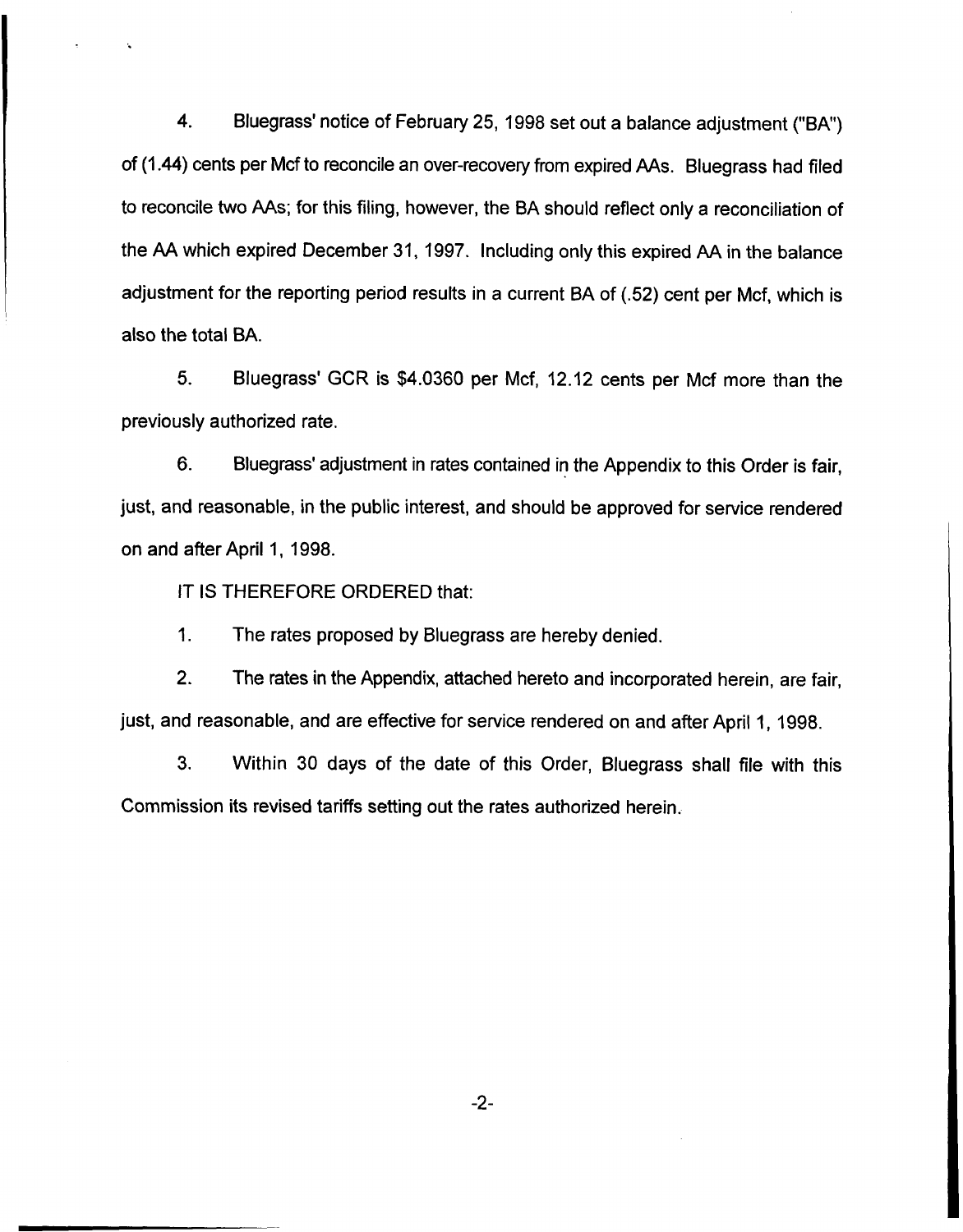Done at Frankfort, Kentucky, this 31st day of March, 1998.

PUBLIC SERVICE COMMISSION

Helfon Chairman<sup>/</sup>  $\mathbf{z}$ 

Vice Chairman

ius

**Commissioner** 

ATTEST: Executive birector

 $\bar{z}$